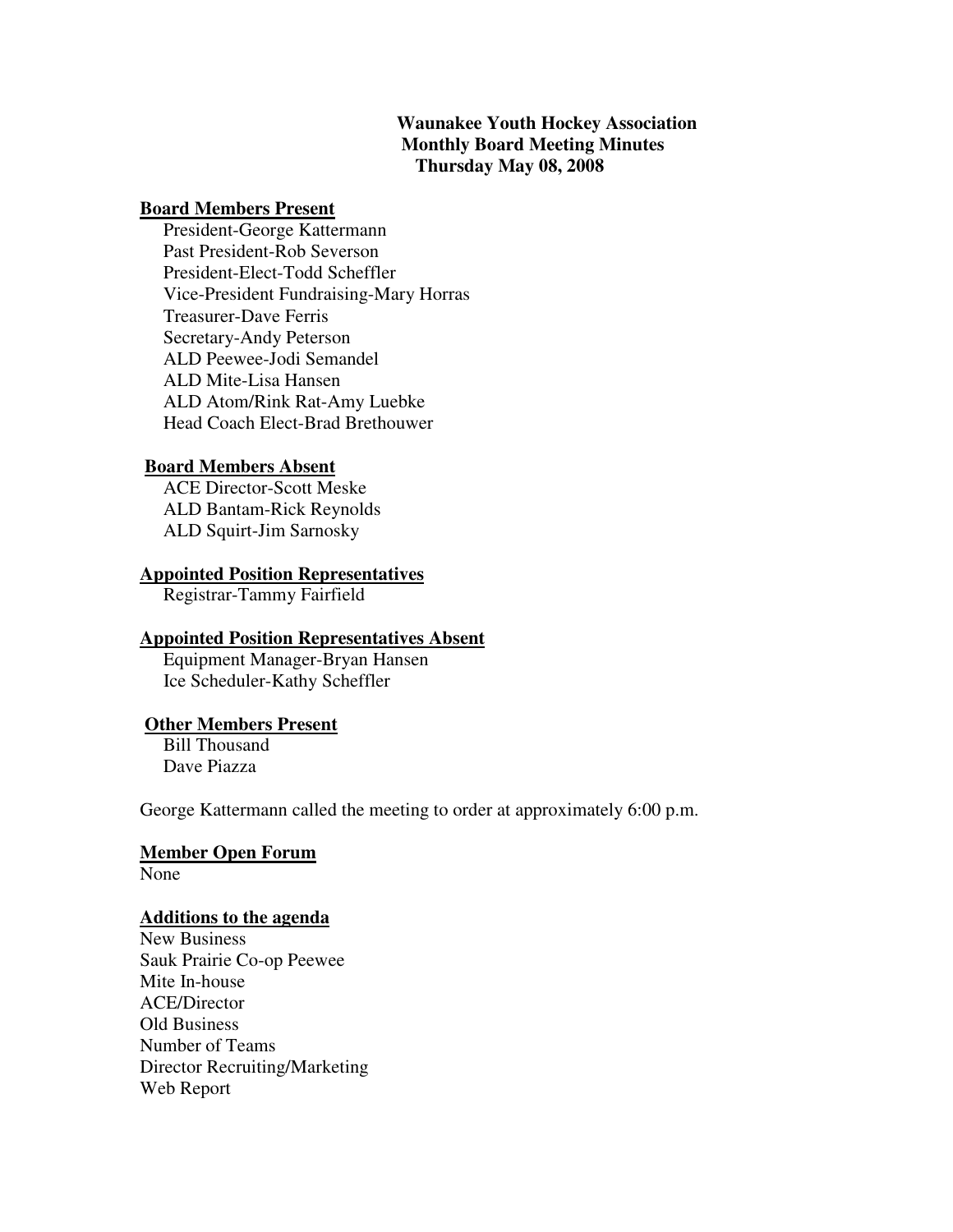Jodi Semandel made a motion to approve the amended agenda, Lisa Hansen seconded. Motion carried unanimously.

### **Approval of prior meeting minutes**:

Jodi Semandel made a motion to approve the April meeting minutes, Todd Scheffler seconded. Motion carried unanimously.

### **Reports/updates**:

Vice-President Fundraising-Mary Horras

\*Mary (e-mailed report) Copy is with meeting notes. We will not have a float in the DeForest  $4<sup>th</sup>$  of July Parade and Waunafest Parade. We will just have the kids skate give out candy and flyers. The Madison Mallards baseball game night we will work concessions and WYHA will get a portion of the proceeds. Tickets will be \$6.00 per person \$2.00 will be going to WYHA.

Mary suggested changing the skater credit to 80% and the club 20%.

Dave Ferris made a motion to do any individual fundraisers 80% to the skater and 20% to the organization, Jodi Semandel seconded. Motion carried unanimously.

Recruiting/Marketing \*No Report.

Ice Scheduler-Kathy Scheffler (Not Present) \*No Report.

Apparel Manager-Mary Horras \*Mary (e-mailed report). Copy is with meeting notes.

ALD Bantam-Rick Reynolds \*No Report.

ALD Peewee-Jodi Semandel \*No Report.

ALD Squirt-Jim Sarnosky \*No Report.

ALD Mite-Lisa Hansen \*Lisa (e-mailed report). Copy is with meeting notes.

ALD Atom/Rink Rat-Amy Luebke \*No Report.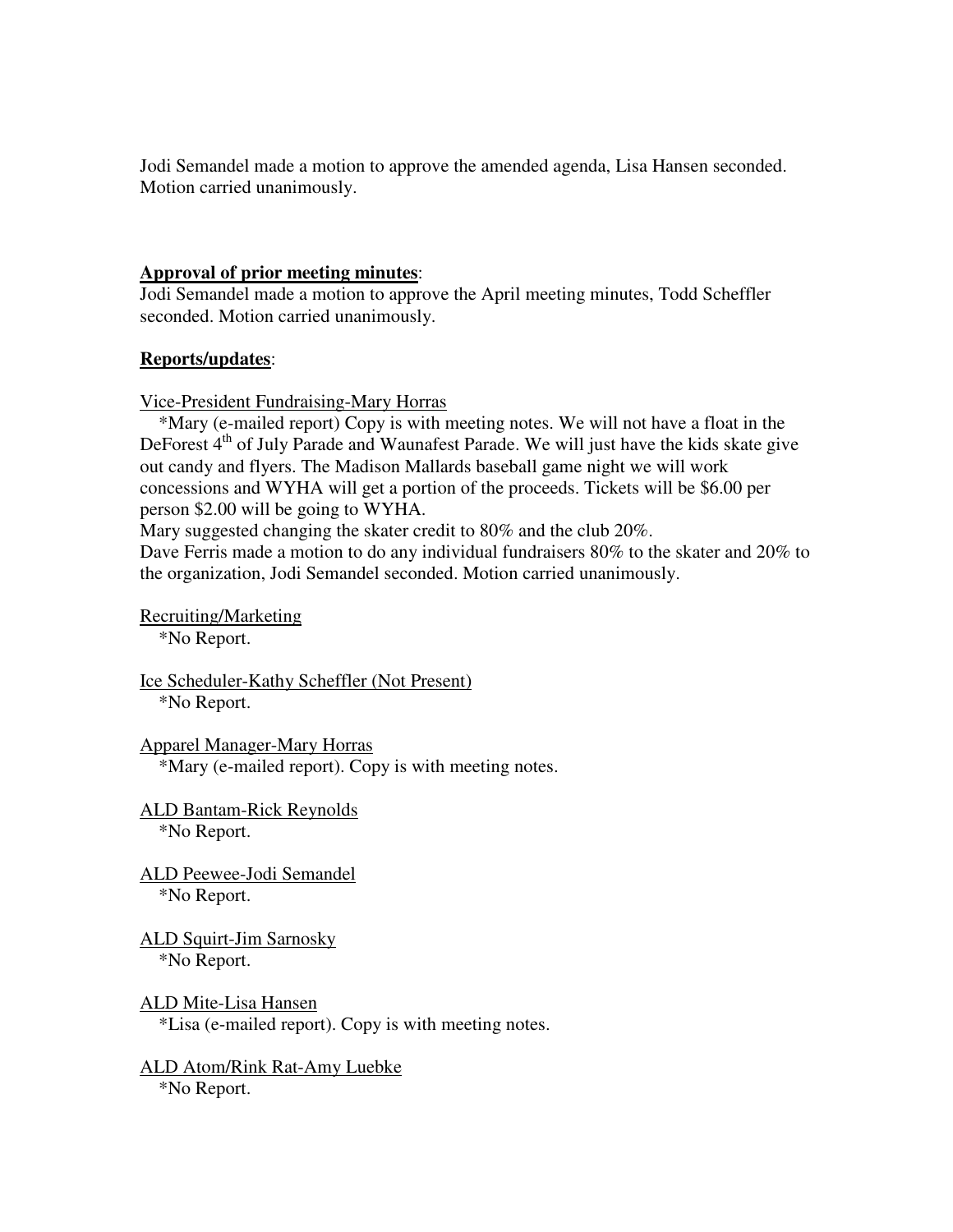Equipment Manager-Bryan Hansen (Not Present)

\*Bryan (e-mailed report). Copy is with meeting notes.

ACE Director-Brad Brethouwer

\*No Report.

 Registrar-Tammy Fairfield \*Tammy (e-mailed report). Copy is with meeting notes.

# Treasurer-Dave Ferris

 \*Dave Ferris (e-mailed report). Copy is with meeting notes. He also distributed the Financial Statement with Summary (see hand out). Addition \$354.00 contracted amount to Sweet Sophies for the Texas Hold'em 05/09/08.

Jodi Semandel made a motion to approve payment of the bills, Mary Horras seconded. Motion carried unanimously.

# WAHA Region 4- Scott Meske (Not Present)

\* No Report.

# **Old Business**

Practice Ice for 2008-2009 season- Tammy Fairfield said the numbers as of right now would be 2 Mite teams, 2 Squirt teams, 2 Peewee teams, and 2 Bantam teams. Brad Brethouwer will take over talking to the people at Hartmeyer Ice Arena regarding ice. George Kattermann will call Bob Suter and will call the Patriots. We will have Kathy Scheffler start buying ice in June.

Director Recruiting/Marketing- Dave Piazza would like to take this position.

Todd Scheffler made a motion to elect Dave Piazza Director Recruiting/Marketing, Mary Horras seconded. Motion carried unanimously.

Web Master-Bill Thousand gave an update on the Website. In the future there will be team pages, roster and games for each level. He said that if anyone has suggestions to email him at the Website. Registration information is on the Website along with online registration. When registering online send the check to Dave Ferris and he will notify Tammy Fairfield.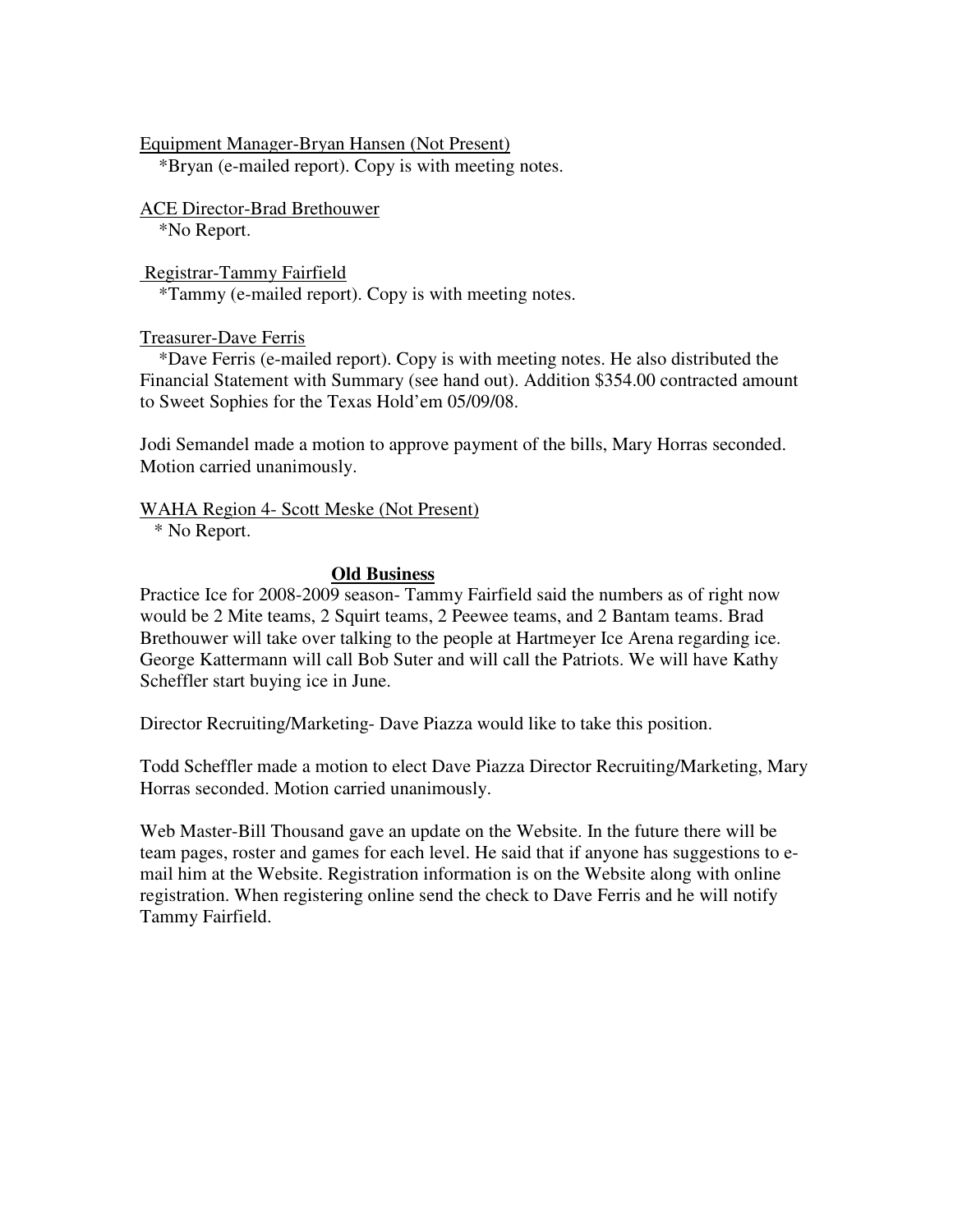#### **New Business**

Split team manager duties between two people, each receiving full volunteer hours. With guidelines.

Jodi Semandel made a motion if a team chooses to split team manager duties between 2 people for full 16 hours credit each they must go through the ALD, Amy Luebke seconded. The board voted 7-2.

Should board members be required to have volunteer hours? Still must step up to chair and/or organize chairs for club events.

Jodi Semandel tabled until the June board meeting and will bring proposal.

Should the Annual Meeting have an official chair (or 2) and receive volunteer hours?

Mary Horras made a motion for the Annual Meeting/Banquet to have chair/chairpersons receive 10 hours credit starting the 2008-2009 season, Amy Luebke seconded. Motion carried unanimously.

Sauk Co-op Peewee level- Sauk Prairie has 5 skaters and if we co-op they would be under Wildcat Hockey and pay Sauk Prairie fees. They would wear our jerseys and we would have tryouts together. Todd Scheffler will get in contact with Sauk Prairie and this will be tabled until the June board meeting.

Mite In-house- Todd Scheffler went to the Region 4 meeting. They talked about full ice vs. cross-ice. This will be tabled for a future meeting.

ACE Director Position- Scott Meske accepted Region 4 position and resigned as ACE Director effective immediately.

Rob Severson made a motion to vote Brad Brethouwer ACE Director and start his position 2 months earlier (May instead of July), Jodi Semandel seconded. Motion carried unanimously.

None

# **Other Items**

# **Master Calendar**

\*Board Meeting Thursday June 12th at 6:00 p.m. at Rex's Innkeeper Waunakee. \*Registration for the 2008-2009 Season Wednesday June  $25<sup>th</sup> 6:30$  p.m.-8:30 p.m. Waunakee High School Commons.